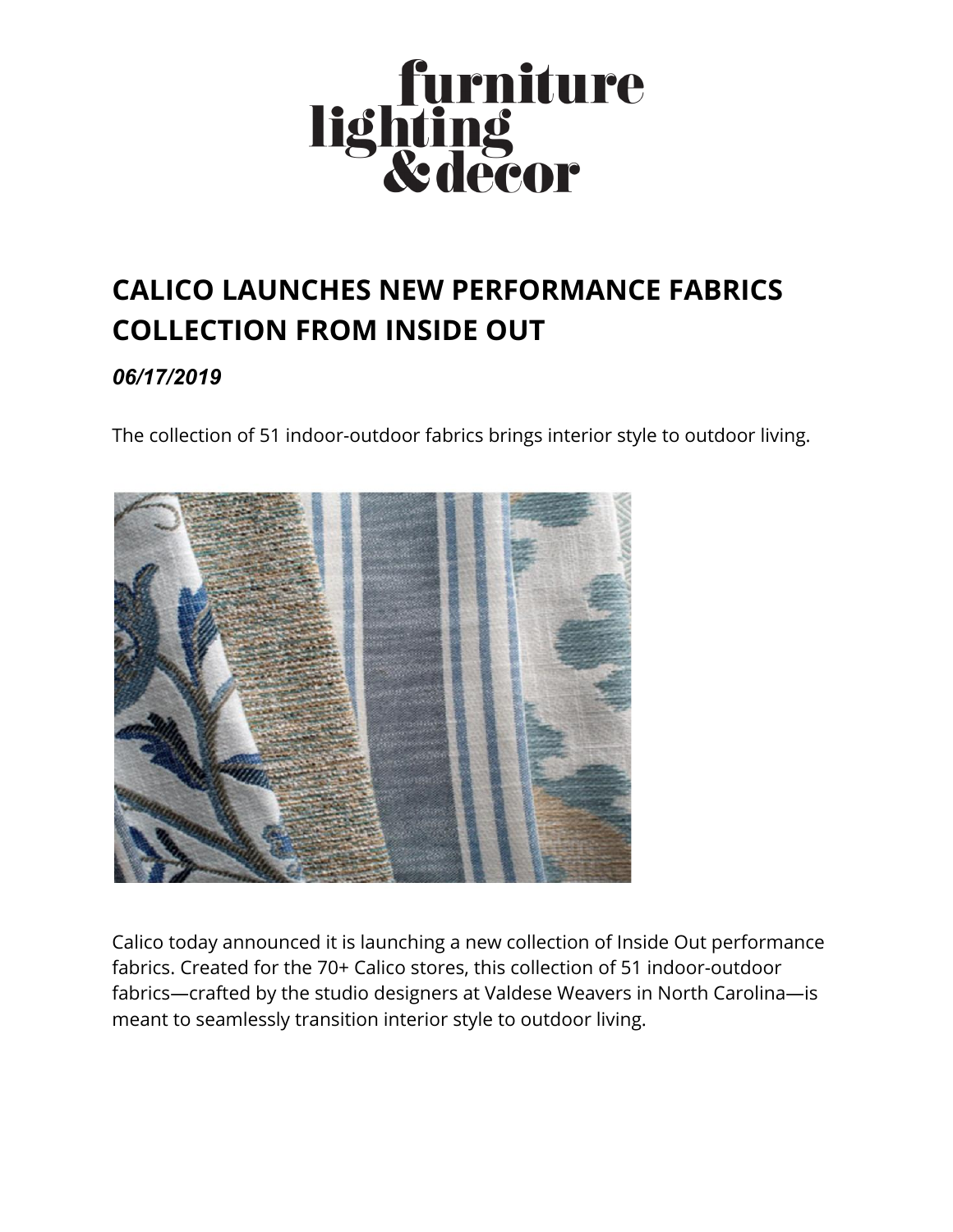## **Surniture**<br>Saling<br>Redecor

"Many think you have to give up something to get the durability of outdoor fabrics—but these days, you can have it all," says Jennifer Mayer, Calico Merchandising Manager.

"The quality and aesthetics available from today's performance fabrics give consumers a huge array of design options, with a hand that you would expect from indoor-only fabrics," says Mayer. Inside Out uses a blend of fibers and special dyeing methods to make these performance fabrics inherently cleanable and resistant to stains. This enables Valdese textile designers to create fabrics with a wide variety of constructions and weave effects. The fibers are also enhanced with UV blocking properties that make Inside Out fabrics more colorfast. "It's like a sunscreen for the yarns to resist fading. They also exceed all industry standards for durability and pilling and will look good for years to come," adds Mayer.

There are seven designs in the collection:

- Two statement patterns: KALITTA (Jacobean floral) and AZERA (Turkish carpet medallion design)
- Two stripes: The larger scale awning stripe LANSDOWNE and the smaller scale, complementary WELLFLEET
- Two go-with patterns: The interlocking geo ALAIA and a diagonal Greek key design PAONESSA
- And last, ASTON, a chunky tweed woven with multi-color space-dyed yarns

All fabrics come in a variety of colorways and are designed to be mixed and matched for a cohesive look.

"Calico is thrilled to continue working with Inside Out to bring high-quality performance fabrics to consumers and interior designers," Mayer said. This is an extension of the successful indoor-outdoor collection with designer Justina Blakeney, sold in Calico stores and online.